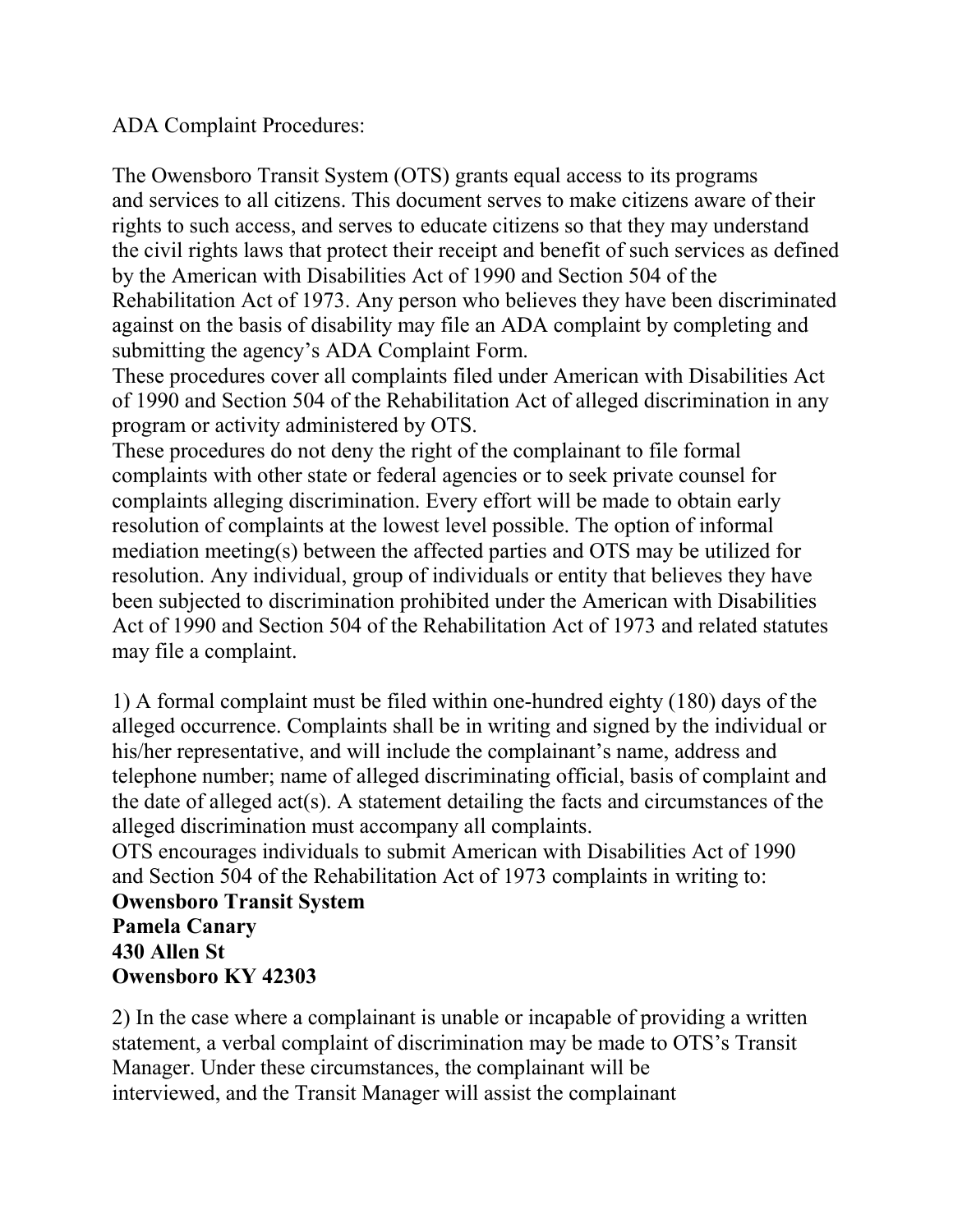in completing a written statement.

3) When a complaint is received, the Transit Manager will provide written acknowledgment to the Complainant, within ten (10) business days by registered mail.

4) If a complaint is deemed incomplete, additional information will be requested, and the Complainant will be provided sixty (60) business days to submit the required information. Failure to do so may be considered good cause for a determination of no investigative merit.

5) Within fifteen (15) business days from receipt of a complete complaint, OTS will determine its jurisdiction in pursuing the matter and whether the complaint has sufficient merit to warrant investigation. Within five (5) days of this decision, the Transit Manager or his/her authorized designee will notify the Complainant and Respondent, by registered mail, informing them of the disposition.

a. If the decision is not to investigate the complaint, the notification shall specifically state the reason for the decision.

b. If the complaint is to be investigated, the notification shall state the grounds of the authority's jurisdiction, while informing the parties that their full cooperation will be required in gathering additional information and assisting the investigator.

6) When OTS does not have sufficient jurisdiction, the manager or his/her authorized designee will refer the complaint to the appropriate local, state, or federal agency holding such jurisdiction.

7) If the complaint has investigative merit, the Transit Manager or his/her authorized designee will fully investigate the complaint. A complete investigation will be conducted, and an investigative report will be submitted within sixty (60) days from receipt of the complaint. The report will include a description of the incident, summaries of all persons interviewed, and a finding with recommendations and proposed resolution where appropriate. If the investigation is delayed for any reason, the Transit Manager will notify the appropriate authorities, and an extension will be requested.

8) The Transit Manager or his/her authorized designee will issue letters of finding to the Complainant and Respondent within ten (10) days from the completion of the investigation or ninety (90) days from receipt of the complaint or